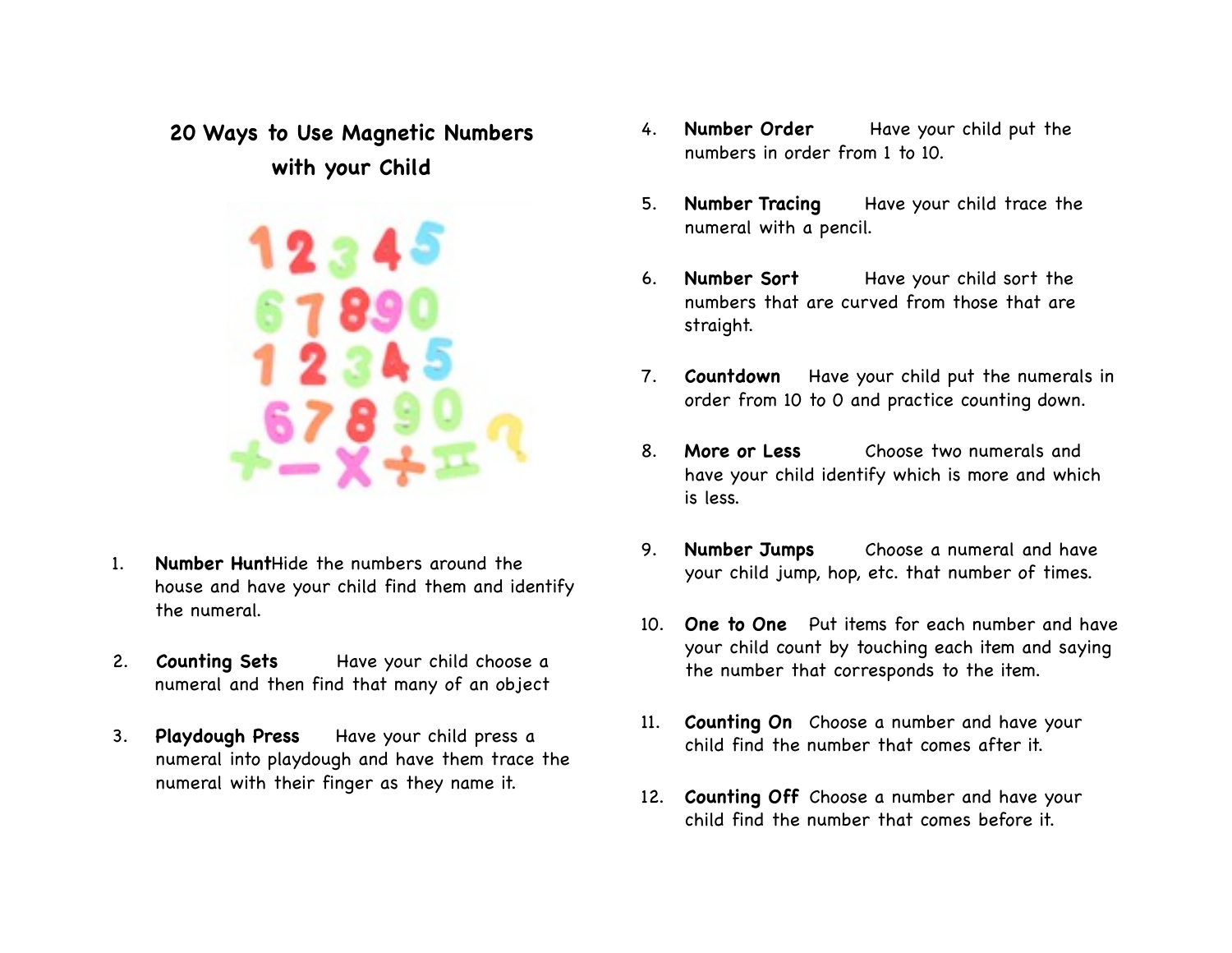- 13. **Colour Sort Have your child sort the** numbers by colour
- 14. **Adding Numbers** Choose two numbers and have your child use counters to help add them together.
- 15. **Number Ordinals** Have your child put the numbers in order and use the words first, second, third, etc.
- 16. **Telephone Number** Have your child use the numbers to practice their telephone number.
- 17. **Missing Number** Hide a few numbers under a towel and take one away, remove the towel and see if they can identify which number is missing.
- 18. **Number Words** Write out number words (i.e., two, three, five) and have them match the numerals to the words.
- 19. **Name Number** Choose a word and have your child count the number of letters in the word and find the number that corresponds.
- 20. **Feely Numbers** Put a number in a bag and see if they can identify it by how it feels.

# **12 Ways to Use Magnetic Letters with your Child**



- 1. **Letter Play** Encourage your child to play with letters on the refrigerator or on a table. Playing with letters allows children to learn more about how they look.
- 2. **Making Names** A child's name is the most important word! Have your child make their name several times, mixing up the letters, make their name and check spelling with their name written on a card.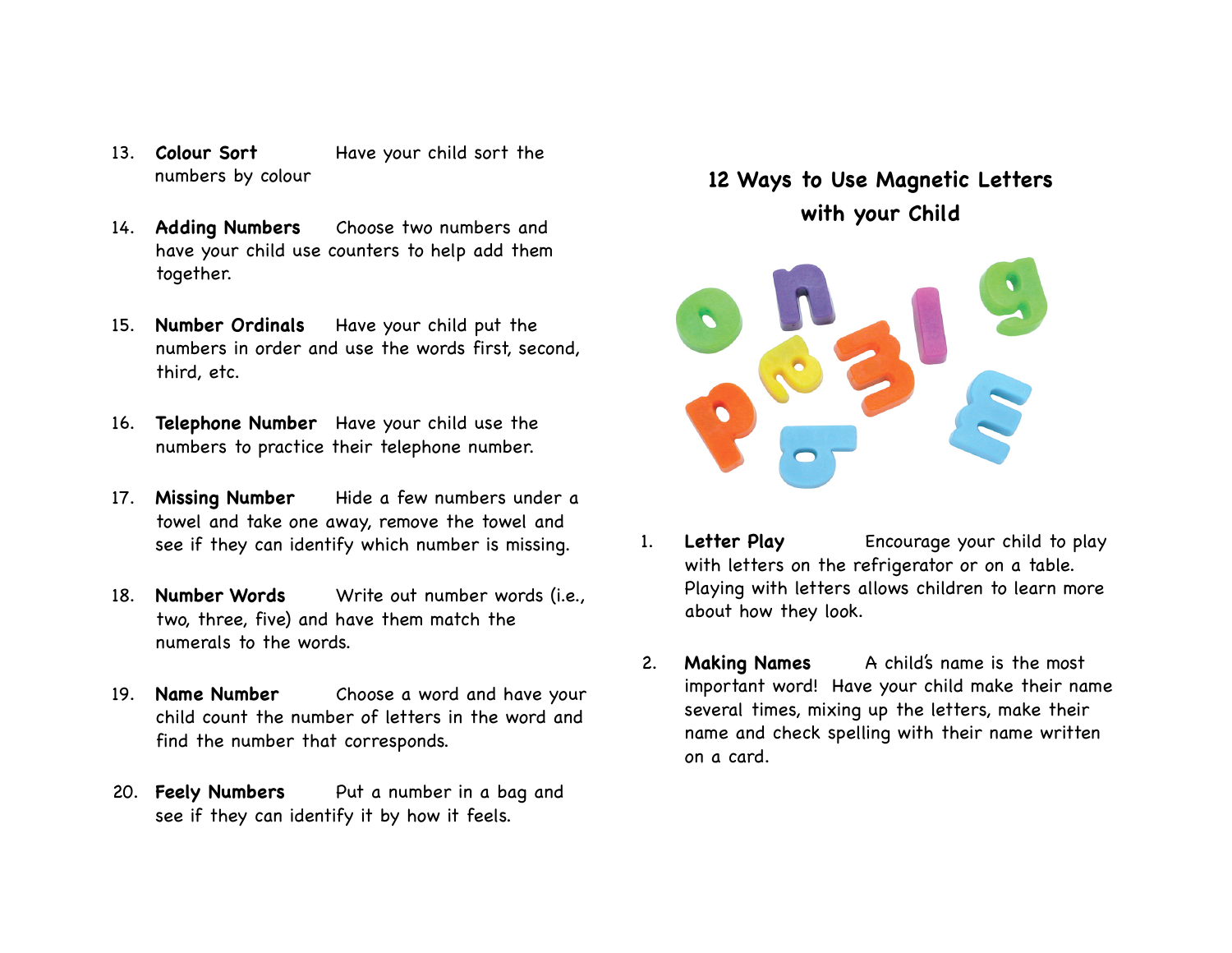- 3. **Letter Match**!! Invite your child to find other letters that look exactly the same as a letter in their name (e.g., place an  $m$  on the refrigerator and have the child find all the ones that look like it). They don't need to know the letter name.
- 4. **Name Game** Have your child make names of friends and family. Have them make the name, mix the letters, and make the names several times.
- 5. **Making Words** Make a simple word like mom or dad or sun and have your child make the same word by matching each letter below the model (sun -- s-u-n).
- 6. **Alphabet Train** Have your child put the lowercase magnetic letters in the order of the alphabet. Then they can point to them and sing the alphabet song. Have them repeat the process with uppercase letters.
- 7. **Feature Sort** Have your child letters in a variety of ways, e.g., letters with long sticks and letters with short sticks, letters with a circle and letters with no circles, letters with tunnels and letters with dots, letters with slanted sticks and letters with straight sticks.
- 8. **UPPERCASE/lowercase Match** Have your child match the uppercase letters to the lowercase form.
- 9. **Find the Letter** Make a set of alphabet letters, lowercase, on a set of index cards. Shuffle the "deck" and take turns drawing a card and finding the magnetic letter that corresponds to it.
- 10. **Alphabet Sequence** Place a letter on a table and have your child find the letter that comes after or before it.
- 11. **Letter Sort** Place a pile of magnetic letters on the table for your child to spread out. Have your child put all the letters that are the same together in a pile. Then if appropriate, have your child give the letter name for each pile.
- 12. **Letter Chains** Make a five letter chain (for example pfrmo). Have your child find the same letters and make the same chain below your model. Then have your child make a chain that you copy.